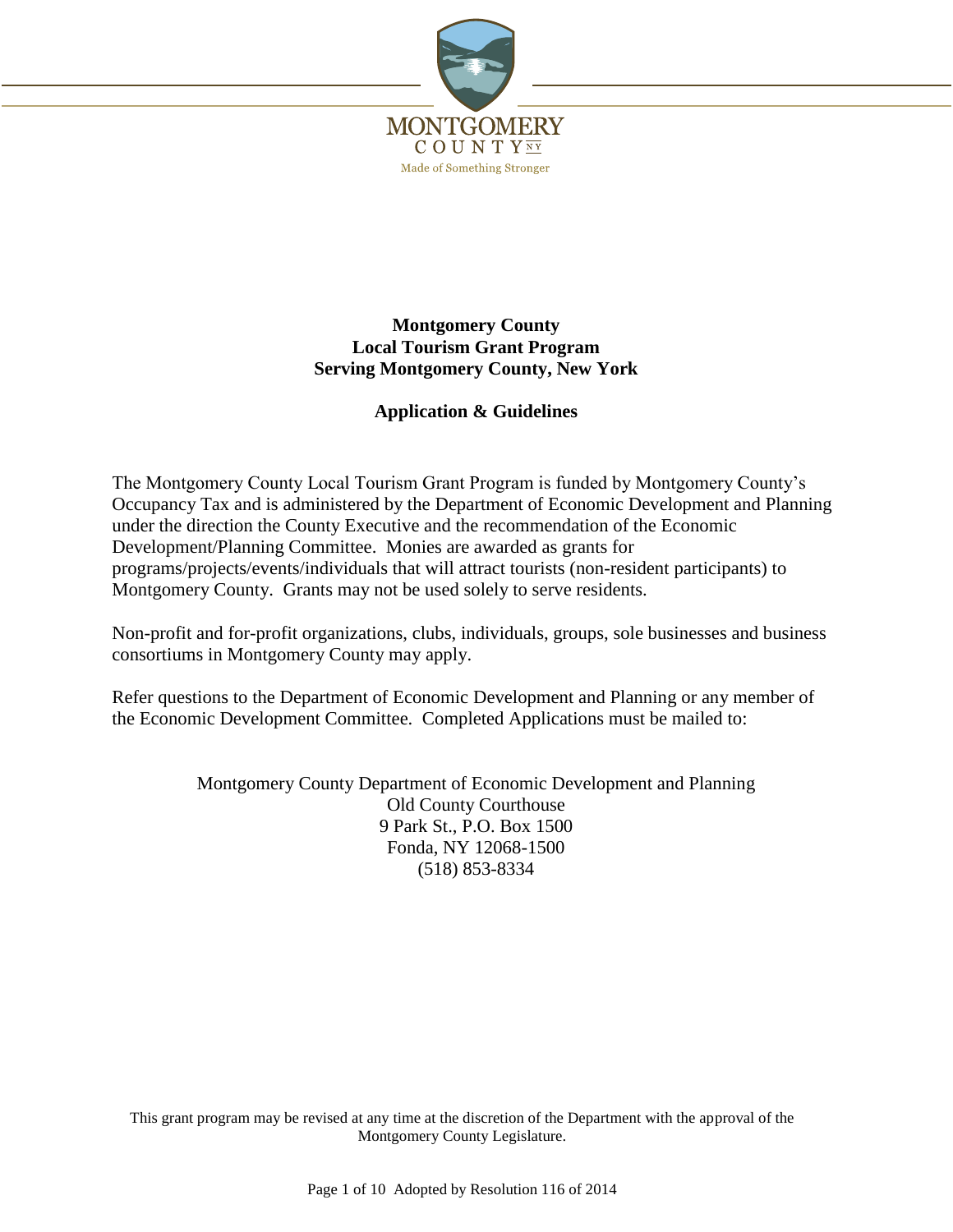## **Grant Guidelines**

## **1. Eligibility:**

- A. Organization/ sponsor and/or event must in Montgomery County.
- B. Event grants are available per the following guidelines:

## **Guidelines for Expenditure of the Montgomery County Occupancy Tax**

The Montgomery County Executive upon recommendation of the Economic Development Committee, establishes the following guidelines be met for the expenditure of Occupancy Tax collected.

For any given calendar year starting in January and ending in December, the amount of the tax's fund balance remaining after meeting the requirements of the County's promotion program, including the I Love NY matching funds program if applicable, additional non eligible promotional programming and the administration thereof as determined by the County Treasurer, be allocated for expenditure in the following manner:

The distribution of funds will be regulated by a grant process established by the Economic Development Committee, administered by the Department of Economic Development and Planning, and will require the final approval of the County Executive.

The Department of Economic Development and Planning will be utilized for the channeling of funding requests and for following up on the utilization of awarded funds through the use of interim and final reporting submitted by the funded organization.

*A wide range of activities are eligible for funding, from special one-day events like concerts, fairs, fireworks and car shows to weekend events like farmers' markets, fishing tournaments, and seasonal festivals to permanent tourist attractions like historic guided tours, maps and signage, nature and outdoor "adventure activities" (hiking & biking, hunting & fishing, etc.).*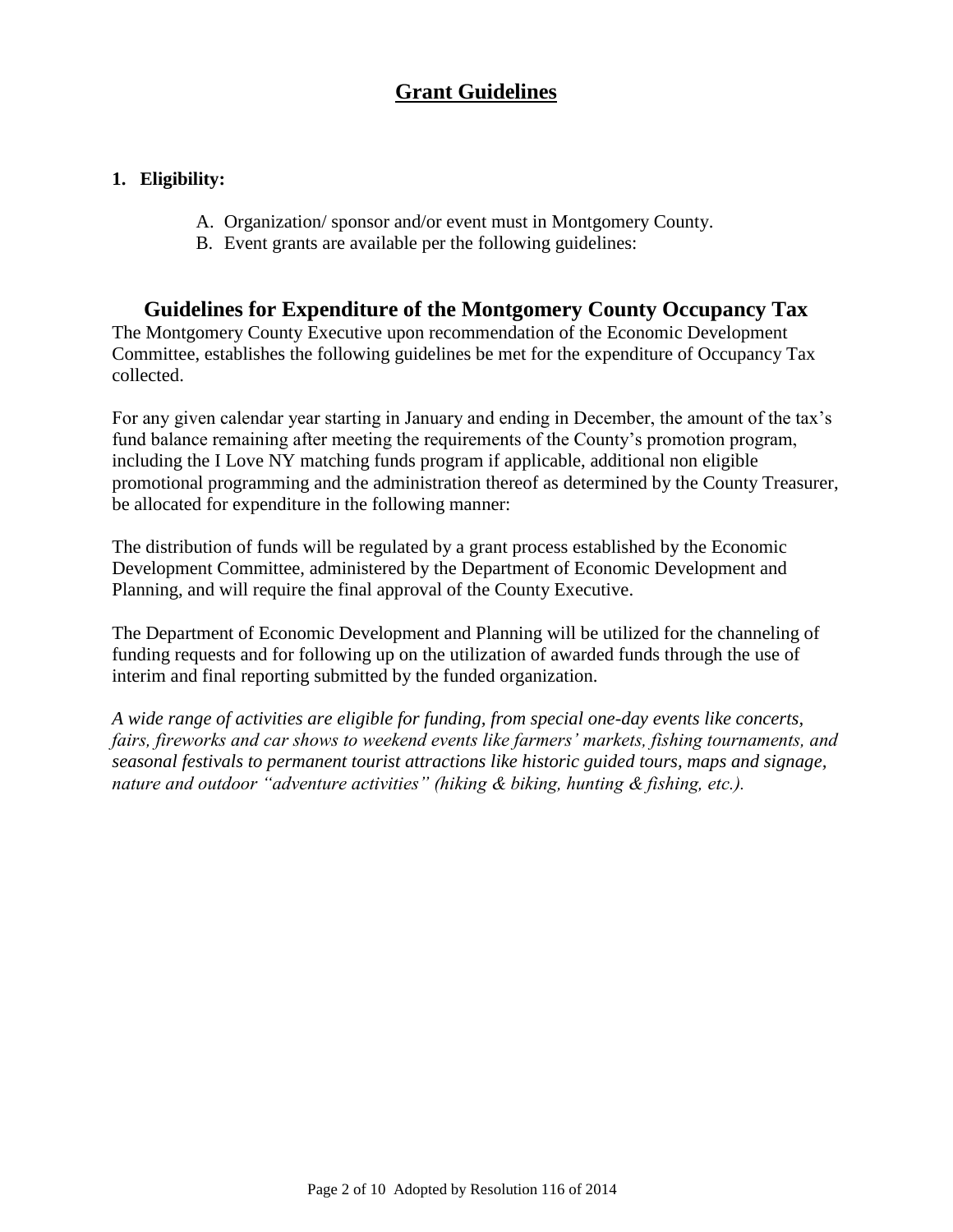## **2. Application Procedure and Review Process:**

All applicants must assign one primary contact for the grant. The application must be filled out completely. Applications must be submitted to the Department of Economic Development and Planning no later than April 17, 2020

Applications will be reviewed by the Department of Economic Development and Planning in conjunction with the County Executive and Economic Development and Planning Committee. All applicants will be notified of the County Executive's decision by mail; there is no appeal process.

## **3. Funding Decisions Will Be Based On:**

- A. Availability of funds
- B. Promotion of entire area, as well as event;
- C. Collaboration of businesses, organizations, and individuals;
- D. Matching support (support letters, letters of intent, sponsorships, etc.);
- E. Feasibility of the event and targeted area;
- F. The organization's ability to accomplish stated goals;
- G. Special consideration given to:
	- 1. Historical and cultural institution activities;
	- 2. Events held generating overnight tourists within the County;
	- 3. Events held for the benefit of the general public and community;

## 4**. Application will be accepted only in original format:**

Application may be obtained from the Montgomery County Department of Economic Development and Planning; on the Departments website [\(www.mcbdc.org\)](http://www.mcbdc.org/), on the Tourism website [\(www.visitmontgomerycountyny.com\)](http://www.visitmontgomerycountyny.com/), via mail or via email attachment. Application may be copied, but not altered.

## 5. **Final Report:**

All Grant Recipients must submit the following within 90 days following the event:

- A. Visitor Profiles on the individuals attending.
- B. One copy of all invoices and cancelled checks associated for expenses to be reimbursed through the copies of invoices as well as copies of ads/ promotional materials.
- C. Copies of the Vendor information form and W9 application.
- D. Summary narrative detailing how the grant assisted in promoting the event.
- E. Compare the final outcome of the event with the initial expected outcome.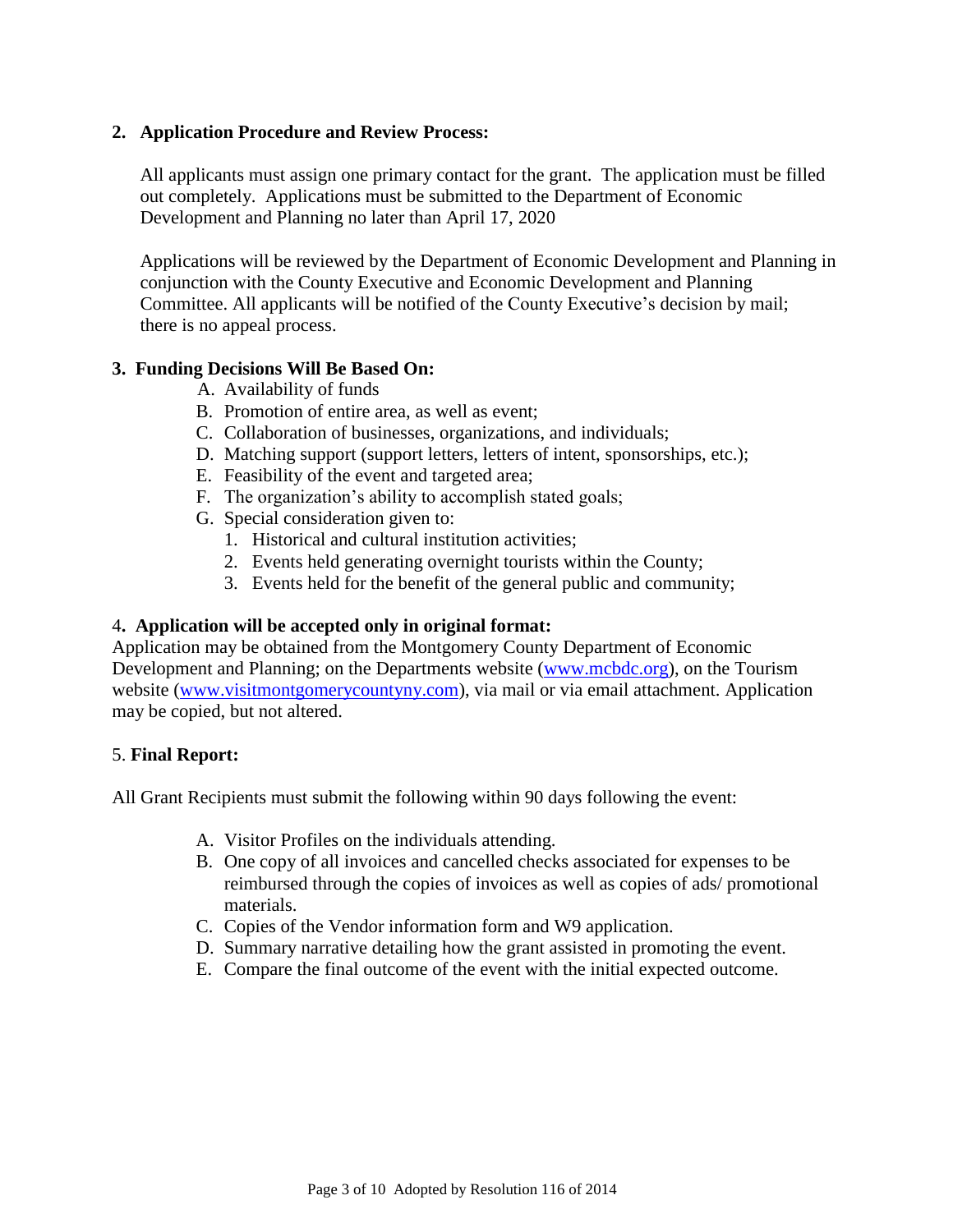# **Application Instructions**

**NOTE: The Montgomery County Local Tourism Grant is funded exclusively by the Montgomery County Occupancy Tax, a surcharge imposed on overnight visitors to lodging facilities within the county. In order to generate a continuous input of tax funds for the future of this grant program, only activities that have the ability to attract overnight tourists to the county's hotels, motels, inns and bed & breakfasts, will be considered for funding through this application.**

#### **Name and Address:**

Must be the legal name of the organization that the award check will be written to; Address must be one used to receive mail - this is the one we will send notifications, contact information, and send awards to - contact person should have access to this mailing address.

#### **Contact Names, Phone Numbers and Email:**

 Persons who know about the project and can be contacted by the grant coordinator. Email does not have to be for the organization.

#### **Project Title & Dates and Times:**

 Should identify the nature of your project. Keep this title short and specific. This title will be used for listings in calendars, press releases, etc. You may apply for one project per application. Each project will have its own review and consideration for funding. An individual project may contain more than one event, such as a concert series or festival with multiple events.

#### **Expense, Income and Requested Amount:**

 The projected expense, projected income and request amounts will be the same as on your budget page(s).

#### **Project Description:**

Keep your information within the space provided; it helps to be clear and concise. Give information only about the project you are applying for. If this application is handwritten please be sure of legibility. If the board cannot read your handwriting you may not receive any funding.

#### **Total request amount:**

This is the total amount of funding requested for one calendar year.

#### **Exhibitors/Performers:**

 Attach a separate list of the exhibitor/performers that will participate in this project. Including Letters of Agreement/Intent will greatly help the board in their decisionmaking.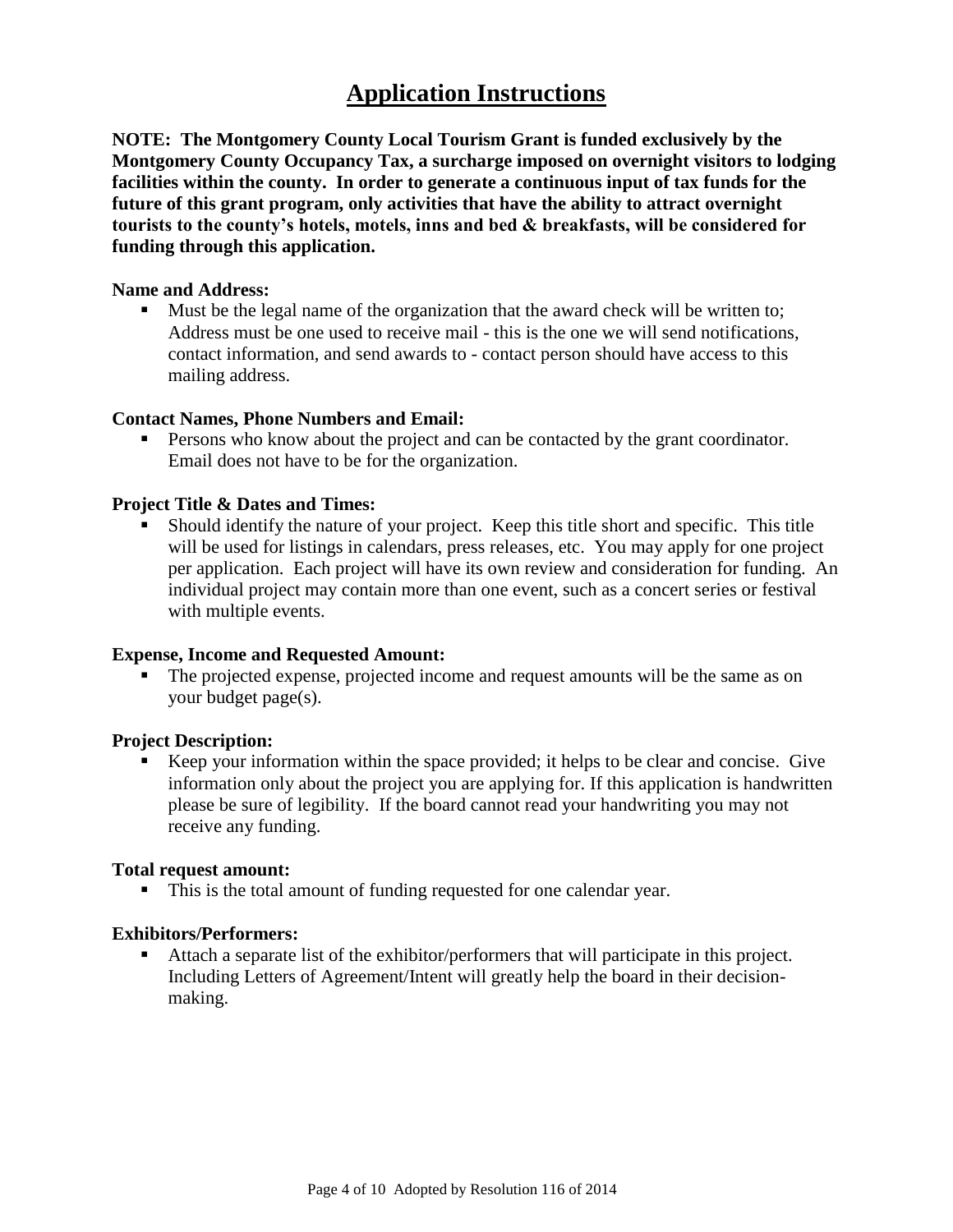## **Community Benefit & Overnight Tourism:**

- Describe how this requested funding would be of benefit to the general public in your community.
- Describe how this requested funding would benefit the lodging facilities of Montgomery County by attracting overnight tourists/participants.

## **Targeted Audience & Estimated Number:**

- **Specify who audience will be.**
- Estimate how many attendees are expected for your event.

## **Project Location & Description:**

- Location should be where the project or event is taking place within Montgomery County, not necessarily your organization's location.
- Describe the location and/or the facilities where the project or event is taking place.

## **Project Income:**

- Admission: Enter expected income from admissions, fees, concessions, tickets, tours, subscriptions, advertising, parking, etc. that applies to the project.
- Individual Contributions, Government, Business  $\&$  Corporations: Enter separately those contributions expected for the requested project – do not include funds requested from this grant.
- Fundraising: Enter fundraising events used to finance this project. If fundraising events are to finance more than this project, pro-rate the expected amount for this project.

## **Project Expenses:**

- Personnel: Enter costs or fees for exhibitors, performers, coordinators, designers, etc. involved in this project that are not employed by your organization. If personnel are involved in more than this project, pro-rate the expected amount for this project.
- Other Professional Services: Include consultants, legal and accounting services, etc.
- Material: Rental of props, lighting, sound equipment, tents, tables, etc or purchase of exhibit hardware, project materials, etc.
- Space: Rental of off-site, theater, hall, gallery and other spaces for this project.
- **Travel/Transportation:** Enter all costs for exhibitors, performers travel directly related to this project. Group travel to another site for attendance at a performance is not funded.
- Advertising/Publicity: Costs of advertising, printing and mailing of brochures, programs, flyers, etc.

## **Total Request Amount:**

Total project expense minus the total project income will help determine the requested amount.

## **In-Kind Services:**

■ List all donated goods and services. Do not include these in your project budget.

## **Applicant's Signature:**

A principle officer of the organization requesting this grant needs to sign here.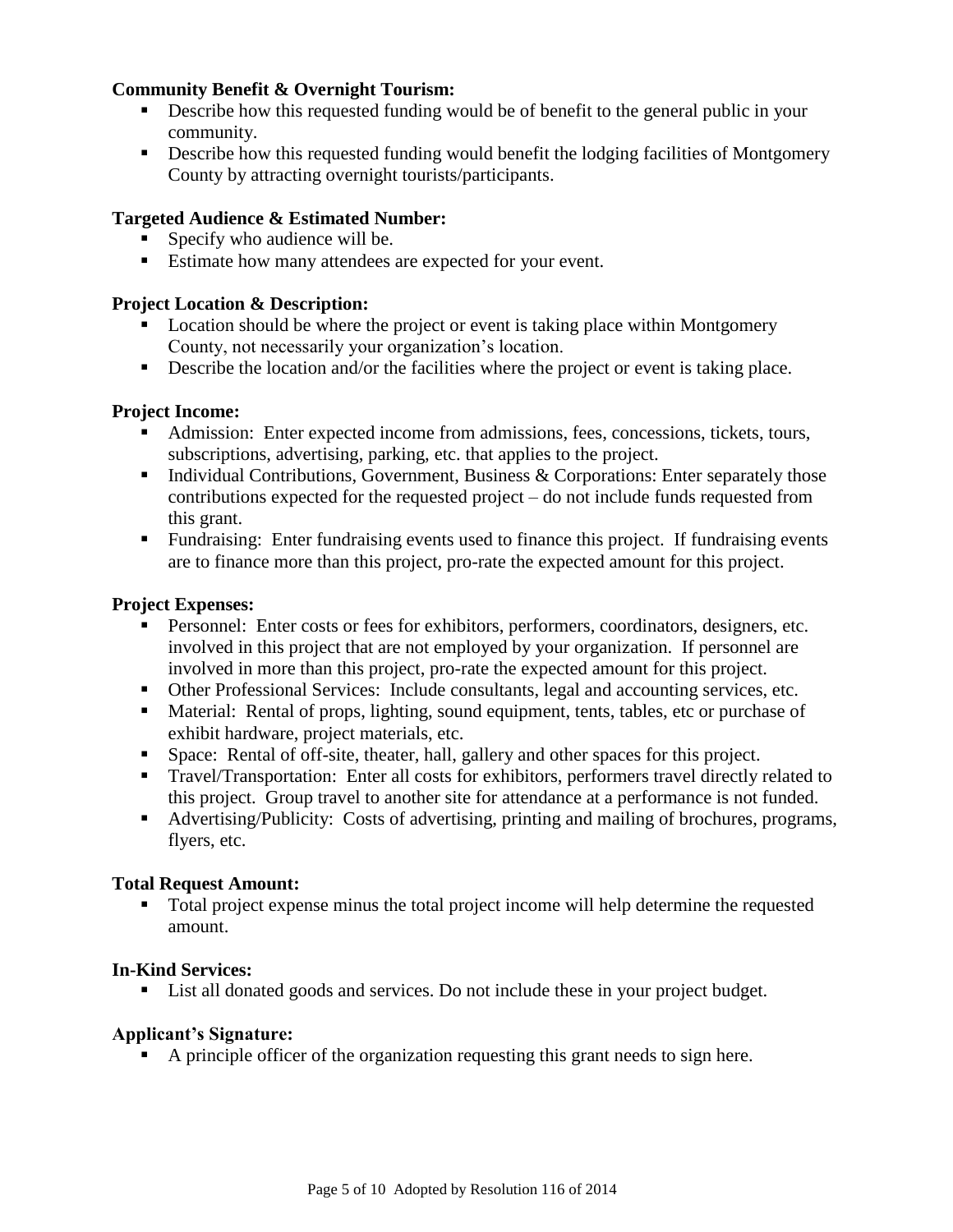## **One Application Per Project**

| Contact Phone (day): Contact Phone (evening): ___________________________________   |  |
|-------------------------------------------------------------------------------------|--|
|                                                                                     |  |
|                                                                                     |  |
| Chairman / President of Board:                                                      |  |
|                                                                                     |  |
|                                                                                     |  |
| Project Expense: \$__________________ Income: \$ __________________________________ |  |
|                                                                                     |  |
|                                                                                     |  |
|                                                                                     |  |
|                                                                                     |  |
| <u>,这就是这个人的人,我们就是这个人的人,我们就是这个人的人,我们就是这个人的人,我们就是这个人的人,我们就是这个人的人,我们就是</u>             |  |
|                                                                                     |  |
|                                                                                     |  |
|                                                                                     |  |
|                                                                                     |  |
|                                                                                     |  |
|                                                                                     |  |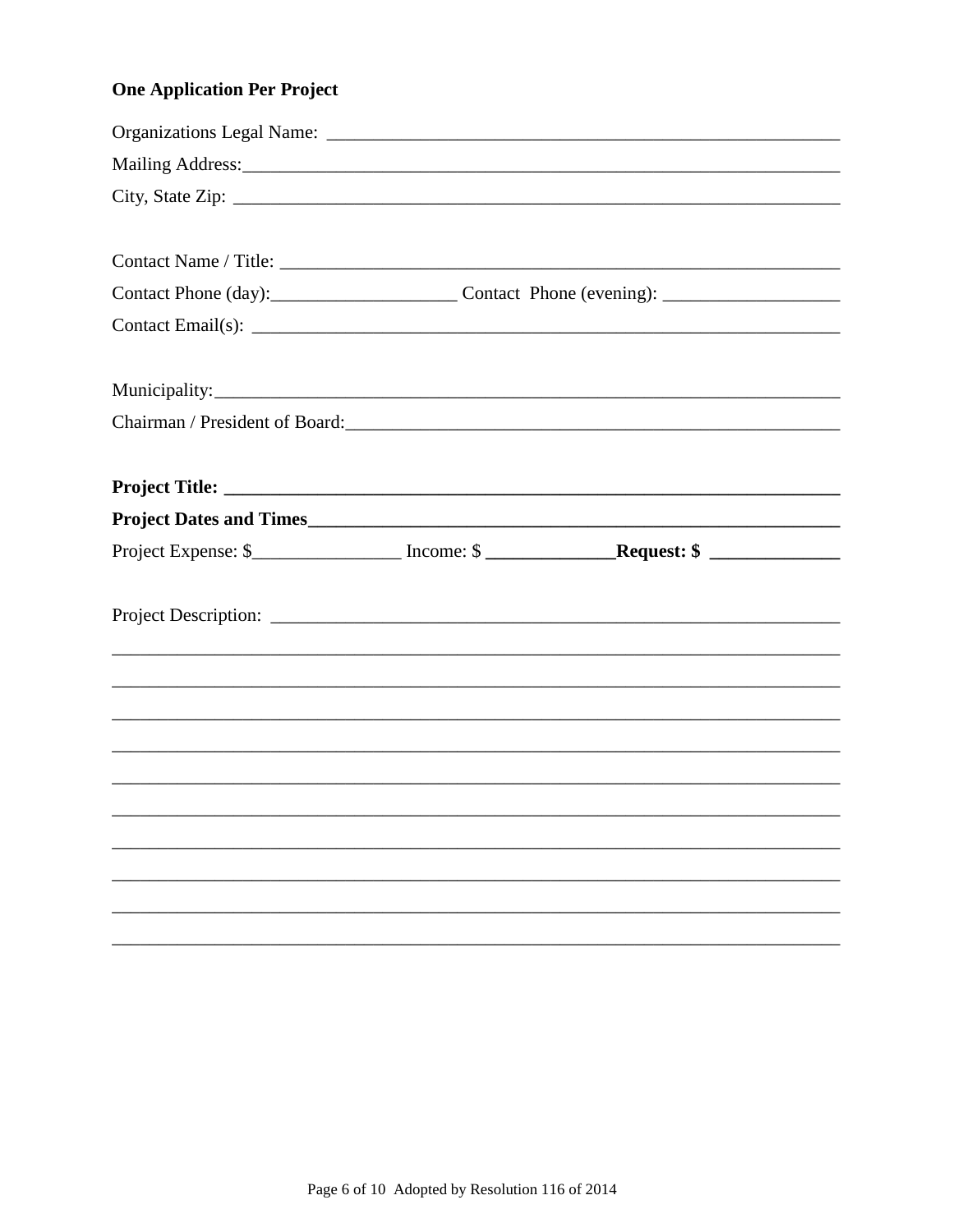| Exhibitors/Performers: (Attach Letters of Agreement / Intent and support materials) |                                                                                   |  |  |
|-------------------------------------------------------------------------------------|-----------------------------------------------------------------------------------|--|--|
|                                                                                     |                                                                                   |  |  |
|                                                                                     |                                                                                   |  |  |
|                                                                                     |                                                                                   |  |  |
|                                                                                     |                                                                                   |  |  |
|                                                                                     |                                                                                   |  |  |
|                                                                                     |                                                                                   |  |  |
|                                                                                     |                                                                                   |  |  |
|                                                                                     |                                                                                   |  |  |
|                                                                                     |                                                                                   |  |  |
|                                                                                     |                                                                                   |  |  |
|                                                                                     |                                                                                   |  |  |
|                                                                                     |                                                                                   |  |  |
|                                                                                     |                                                                                   |  |  |
|                                                                                     |                                                                                   |  |  |
|                                                                                     |                                                                                   |  |  |
|                                                                                     |                                                                                   |  |  |
|                                                                                     |                                                                                   |  |  |
|                                                                                     |                                                                                   |  |  |
|                                                                                     |                                                                                   |  |  |
|                                                                                     |                                                                                   |  |  |
|                                                                                     |                                                                                   |  |  |
|                                                                                     |                                                                                   |  |  |
|                                                                                     | ,我们也不能在这里的时候,我们也不能在这里的时候,我们也不能会在这里的时候,我们也不能会在这里的时候,我们也不能会在这里的时候,我们也不能会在这里的时候,我们也不 |  |  |
|                                                                                     |                                                                                   |  |  |
|                                                                                     |                                                                                   |  |  |
|                                                                                     | ,我们也不能在这里的时候,我们也不能在这里的时候,我们也不能会在这里的时候,我们也不能会在这里的时候,我们也不能会在这里的时候,我们也不能会在这里的时候,我们也不 |  |  |
|                                                                                     |                                                                                   |  |  |
|                                                                                     |                                                                                   |  |  |
|                                                                                     |                                                                                   |  |  |
| <b>Project Income:</b>                                                              | <b>Project Expenses:</b>                                                          |  |  |
|                                                                                     |                                                                                   |  |  |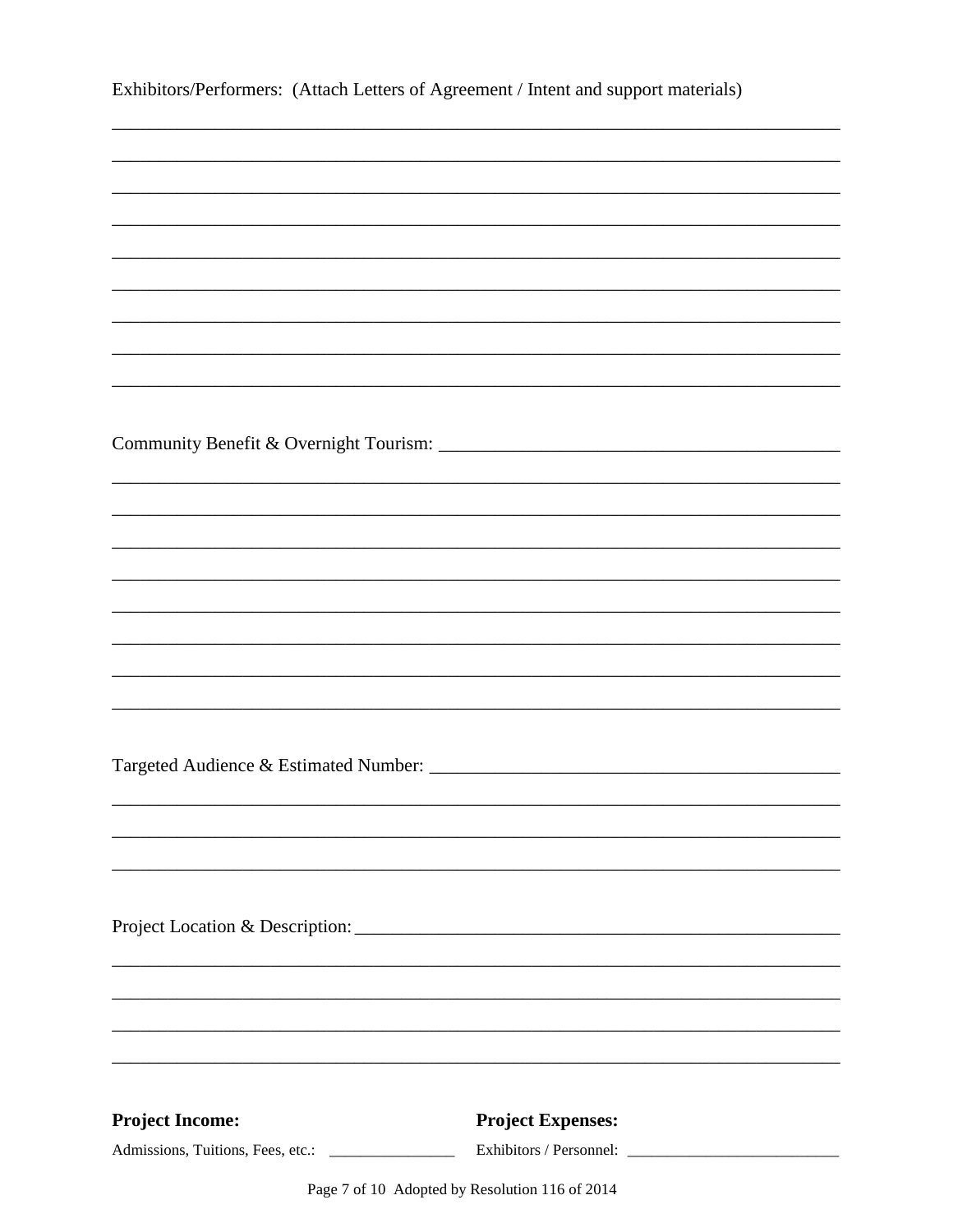| Total Income: \$ |  |  |  |
|------------------|--|--|--|
|                  |  |  |  |
|                  |  |  |  |
|                  |  |  |  |
|                  |  |  |  |
|                  |  |  |  |
|                  |  |  |  |

# Total Expenses - Total Income = Total Requested for Project: \$

| In-Kind Services & Goods: | Value:                    |
|---------------------------|---------------------------|
|                           | \$                        |
|                           | $\boldsymbol{\mathsf{S}}$ |
|                           | \$                        |
|                           | \$                        |
|                           | \$                        |
|                           | \$                        |
|                           | \$                        |
|                           | \$                        |
|                           |                           |
|                           | \$                        |
|                           | \$                        |
|                           | \$                        |
|                           | $\mathsf{\$}$             |
|                           | \$                        |
|                           | \$                        |
|                           | $\mathcal{S}$             |
|                           | $\mathcal{S}$             |
|                           | \$                        |
|                           | \$                        |
|                           |                           |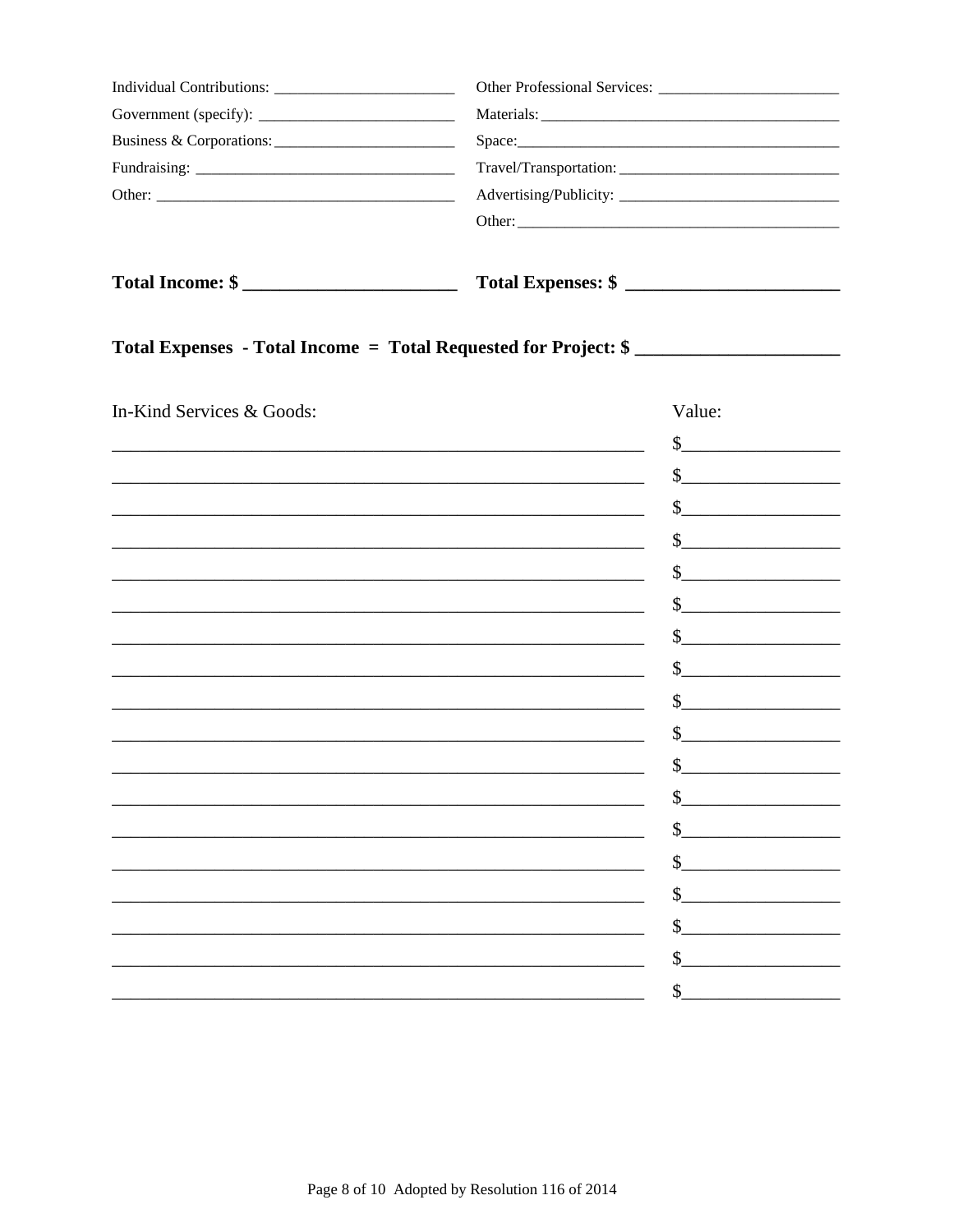## **Upon receiving notice of an award amount:**

Receiving funds implies responsibilities related to the expenditure of public funds. The obligations of grant recipient are as follows:

- Sign and return a Letter of Agreement prior to payment of grant.
- Submit adequate documentation including cancelled checks, invoices and bank statements and completed vendor information forms prior to payment of grant.
- Complete an Interim Report due prior to the event and a Final Report due within 90 days following the event.
- Credit Montgomery County and the Occupancy Tax on all promotional and program materials in the following manner:

 *This (event, project, program) is made possible with grant funds from the Montgomery County Occupancy Tax approved by the Montgomery County Legislature.*

## **Failure to fulfill these obligations will prevent the awarding of any future grants.**